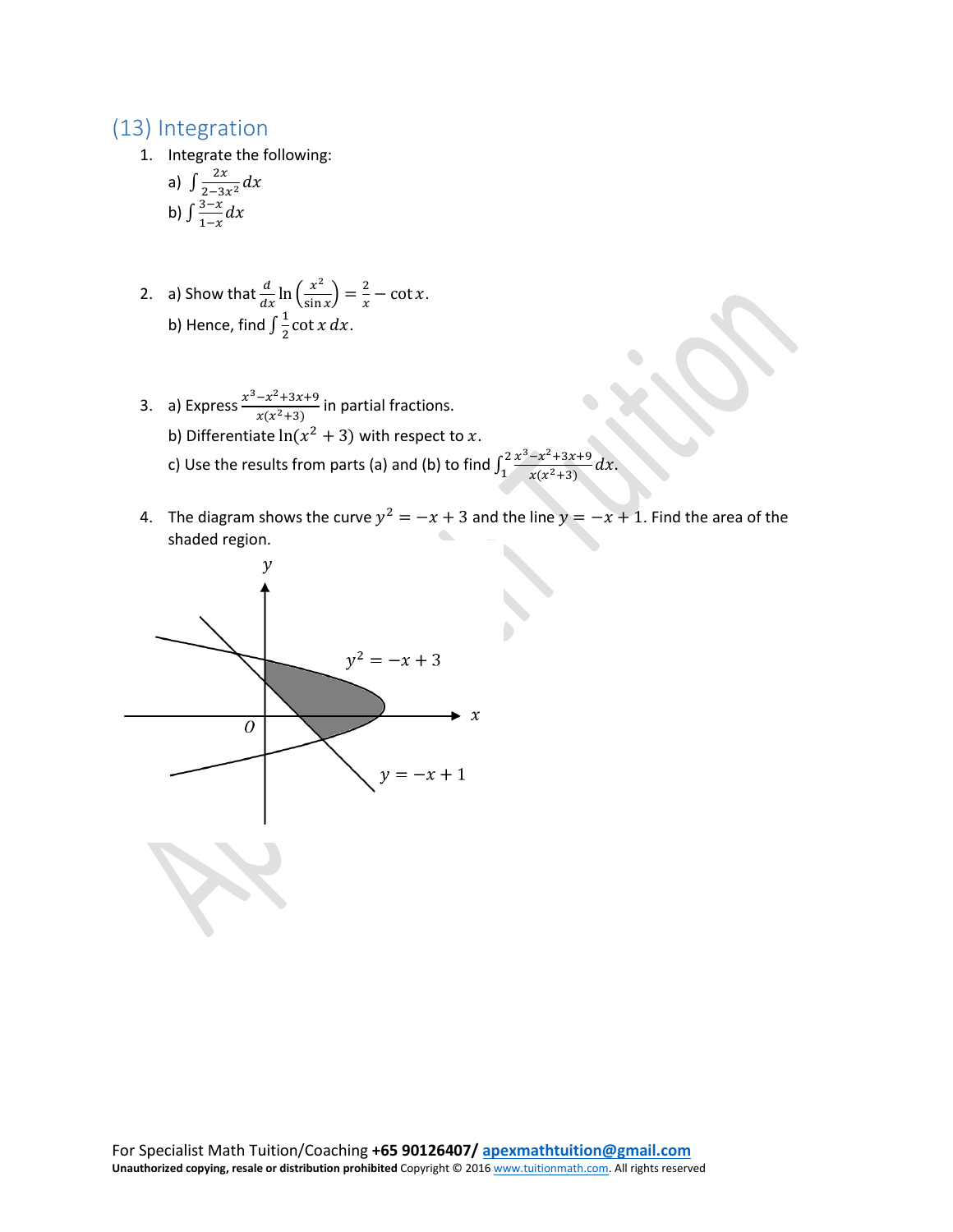- 5. The diagram shows the curve  $y = -\frac{4}{x^2} + 4$ . AB is the tangent to the curve and is parallel to CD. D is the point (0,-1).
	- i) Find the gradient of CD
	- ii) Find the coordinates B and A
	- iii) Find the area of the shaded region ABCD.



6. a) The shaded region below is bounded by the curve  $y = \ln \sqrt{x}$ , the x-axis and the line  $x = 2$ . Show that the area of the shaded region below is,  $A = \ln 2 - \frac{1}{2}$ .